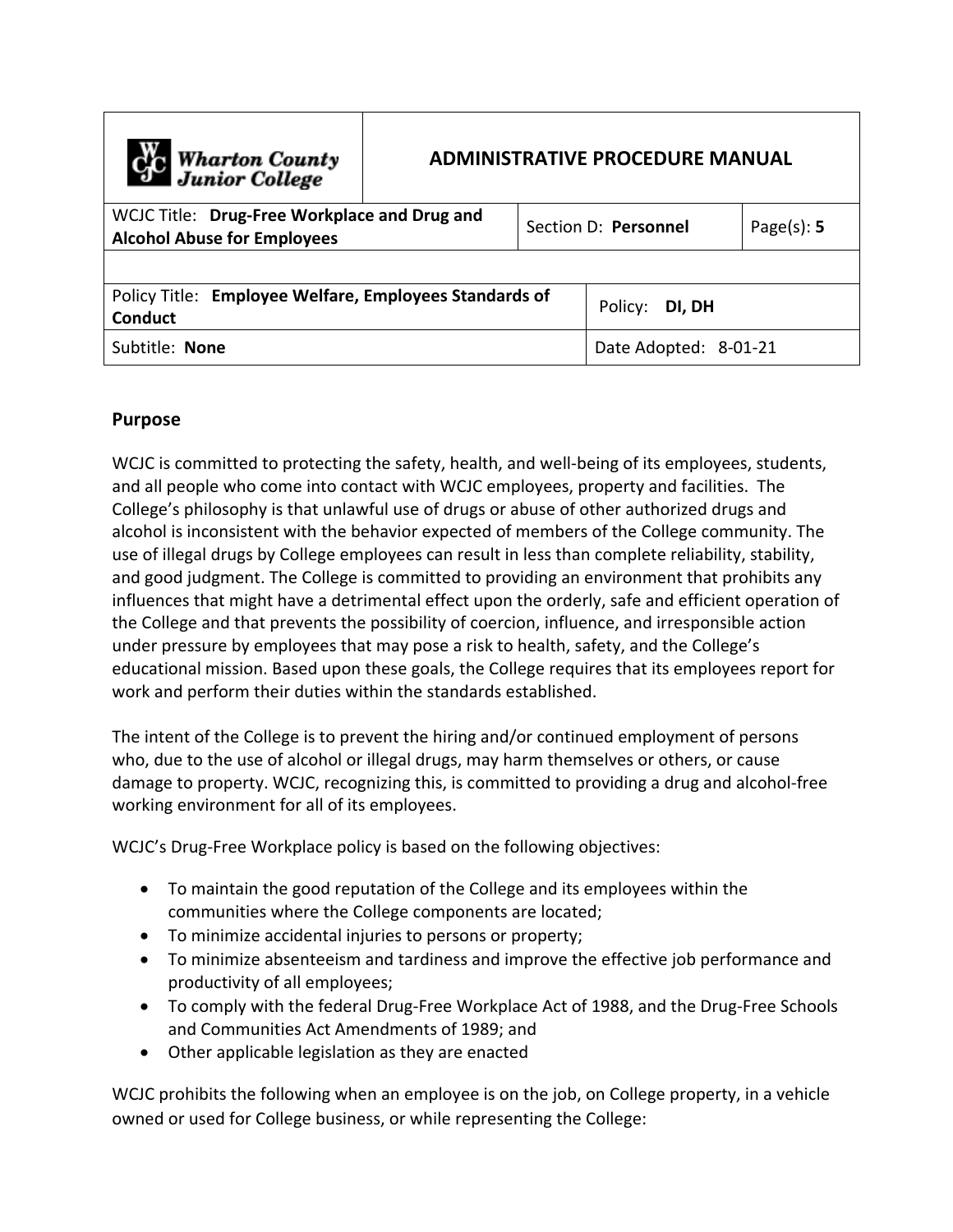- The College prohibits the illicit use, sale, attempted sale, conveyance, distribution, storage, manufacture, cultivation, dispensation, purchase, and possession of illegal drugs, intoxicants, or controlled substances, at any time and in any amount, or in any manner, in the workplace during and after business hours. Illicit drugs include all drugs for which possession is illegal under federal or state law, including prescription drugs for which the individual does not have a valid prescription.
- The College prohibits the use of prescription medications for which the employee does not have a valid prescription and the use of prescription medication in a manner inconsistent with the prescription, in the workplace during and after business hours. (Exception: An employee who uses a drug authorized by licensed physician through a prescription specifically for that employee's use.)
- The use of alcohol and intoxicating beverages shall be prohibited in classroom buildings, laboratories, auditorium, library buildings, faculty and administrative offices, intercollegiate and intramural athletic facilities, and all other public campus areas. However, with the prior consent and approval of the College President, the provisions may be waived for specified culinary instructional programs or with respect to any specific event that is sponsored by the College and/or the Wharton County Junior College Foundation. State law shall be strictly enforced at all times on all property or facilities controlled by the College in regard to the possession and consumption of alcoholic beverages. All other possession, consumption, or use of alcoholic beverages or illegal drugs shall be prohibited on College property or facilities. Any person who appears to be under the influence of intoxicating liquor or drugs shall be denied access to and/or the use of College property or facilities.
- Employees shall report suspected violations to their immediate supervisors or to the Human Resources Department.

## **Procedure**

# **A. Employee Notification**

A copy of the College's notice regarding a drug-free workplace (see DI [Exhibit]) will be distributed to all new employees. This policy is contained in the WCJC Employee Handbook, and is available on the WCJC Intranet for review by all employees. Employees will be notified annually that WCJC has an official Drug-Free Workplace/Drug and Alcohol Abuse Policy that must be adhered to by all employees, at all times.

# **B. Prohibited Employee Conduct**

- No employee will report to any work site in an unfit or impaired condition due to drug or alcohol use, whether lawful or unlawful. (Exception: An employee taking an authorized drug will be allowed to report to work based strictly on the assessment of the employee's supervisor as to the employee's ability to perform his/her regular or assigned duties safely and efficiently. In seeking supervisory approval, an employee need not disclose his/her underlying medical condition.)
- No employee at any work site will be under the influence of, use or possess any quantity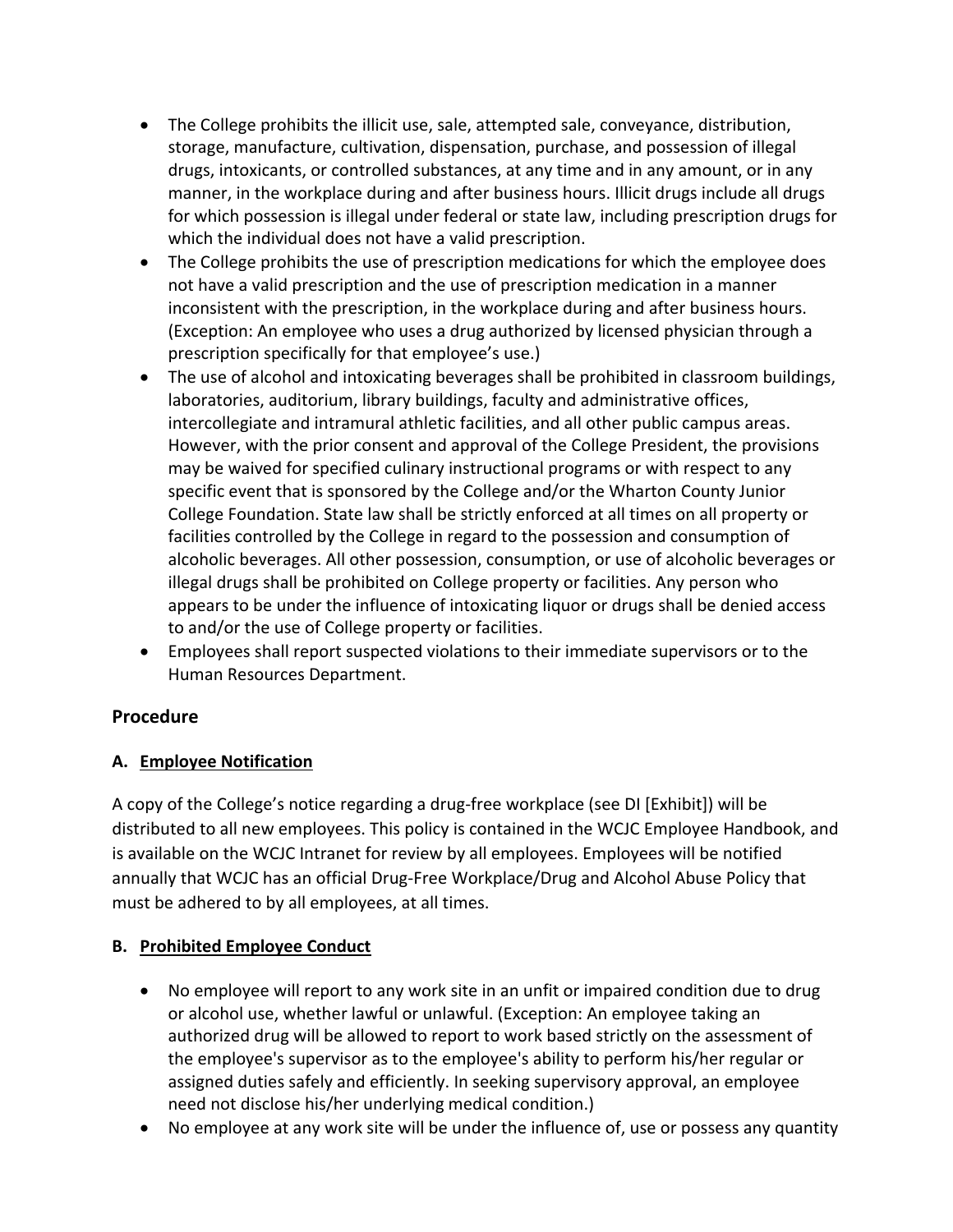of any drug or alcohol, lawful or unlawful, except for authorized drugs.

- No employee at any work site shall manufacture, store, dispense, distribute, or sell any drug or alcohol, lawful or unlawful.
- No employee shall engage in off-duty illegal drug-related activity.

### **C. Alcohol and Drug Referrals and Services**

The College is committed to providing alcohol and drug education as well as early intervention and referral services. WCJC's Human Resources Department will provide services for campus faculty and staff that include information and referral. The Human Resources Department staff, within the framework of state and federal laws, will maintain confidentiality of all inquiries regarding alcohol and drug abuse issues, to the extent permitted by law. Services can also be sought independently through local service organizations within the community, such as the Houston Area Council on Alcoholism and Drug Abuse, and Alcoholics Anonymous, etc. Community service hospitals can also be contacted for emergency care.

### **D. Disciplinary Action and Consequences**

- Any employee who violates the College's prohibition against working while impaired by any drug or alcohol, lawful or unlawful, except with supervisory approval, will be subject to disciplinary action, up to and including dismissal.
- Any employee who is convicted of or otherwise caught possessing, using, manufacturing, storing, dispensing, distributing, or selling any illegal drug or alcohol in the workplace in violation of the College's policy prohibiting such conduct may be immediately discharged. Employees must report any conviction involving illicit drug use or use or possession of an illegal or controlled substance no later than five days after such conviction to the Human Resources Department.
- Any employee who is convicted of off-duty illegal drug-related activity, including use, possession, storage, manufacture, dispensation, distribution, or sale of drugs, or who otherwise is determined to have engaged in off-duty illegal drug-related activity, will be considered to be in violation of the College's Drug-Free Workplace/Drug and Alcohol Abuse policy and may be suspended, terminated, or subjected to other discipline by the College. Employees must report any conviction of illicit drug use or use or possession of an illegal or controlled substance no later than five days after such conviction to the Human Resources Department.
- Any employee who pleads guilty to or is convicted of driving under the influence of alcohol and who, as an essential function of the employee's job, operates a motor vehicle, machinery or other motorized equipment that could be dangerous to himself/herself or others, will not be permitted to operate such vehicle, machinery or equipment until the employee has entered in and successfully completed a treatment or rehabilitation program. Additionally, to the extent an individual has his/her driver's license revoked or suspended as a result of a conviction or guilty plea to driving under the influence of alcohol, he/she will not be permitted to operate such vehicles until the license is reinstated. The individual may be discharged or may be reassigned to another position during this time period, depending on the circumstances. At the College's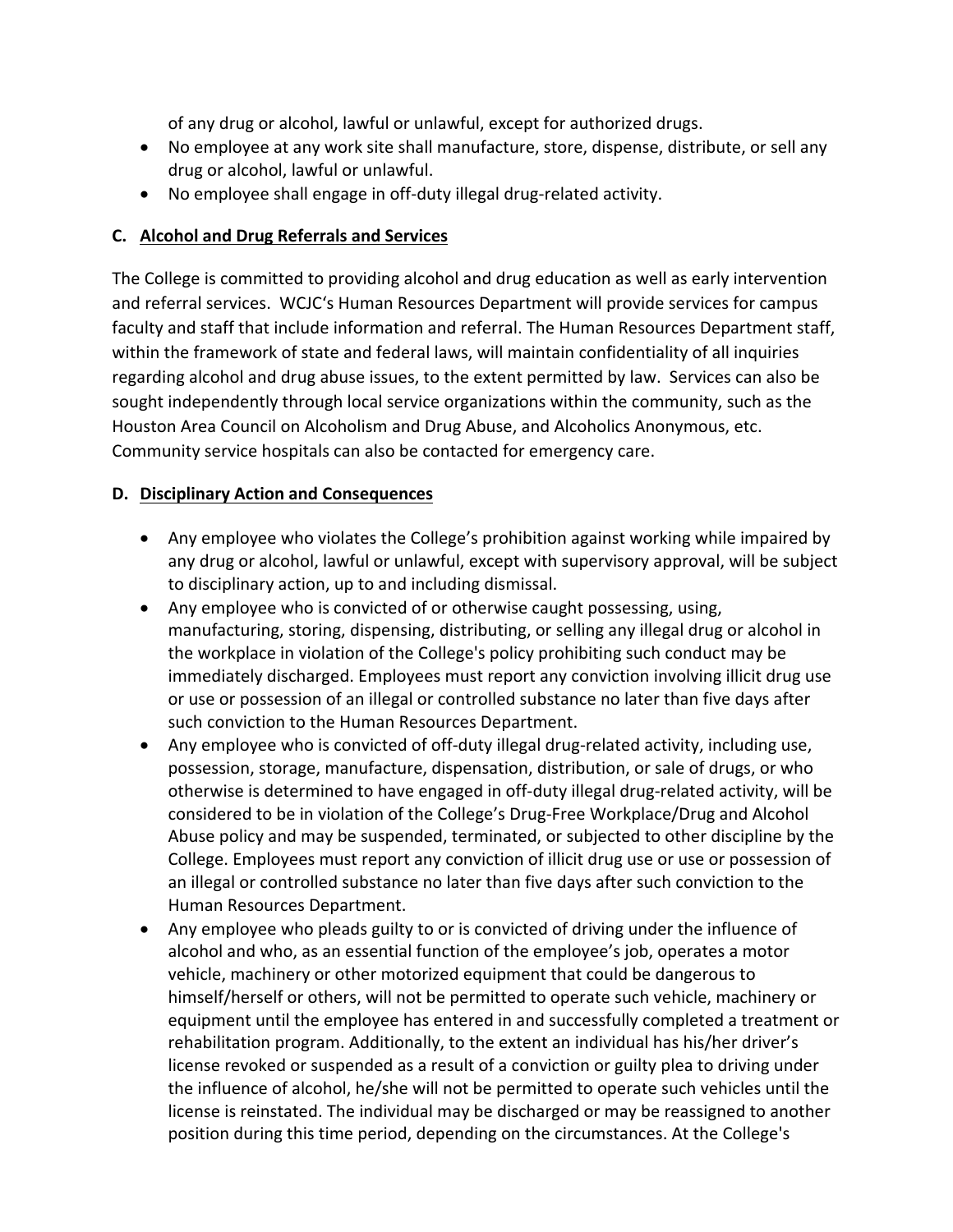discretion, the employee may also be permanently barred from operating motor vehicles, machinery, and/or equipment at the College.

- Any employee who violates the College's Drug-Free Workplace/Drug and Alcohol Abuse Policy but is not terminated must successfully complete a treatment or rehabilitation program offered by an outside provider. The employee will be required to attend this mandatory treatment or rehabilitation program at the employee's expense. Failure to complete a treatment or rehabilitation program may result in disciplinary action, up to and including suspension or termination. If an employee is required to be absent from work to comply with this section, the College's Family and Medical Leave Policy shall govern his/her employment rights.
- An employee's decision to seek voluntary help, before he or she is found to be in violation of the College's regulation, will not be used as a basis for disciplinary action. Cost of medical assistance with a drug or alcohol problem may be covered under the employee's health insurance plan.
- An employee who violates any local, state or federal laws may be reported to the appropriate law enforcement agency and may be subject to prosecution in accordance with the law. (Legal sanctions for violation of local, state, and federal laws may include, but not be limited to fines, probation, and jail or prison sentences.)

## **E. Guidelines**

The following is a list of employee responsibilities for complying with the Drug-Free Workplace/Drug and Alcohol Abuse Policy:

- Employees are responsible for notifying their supervisor and/or the Human Resources Department of drug and alcohol issues in the workplace.
- It is the employee's responsibility to check with a physician regarding whether any medication may adversely affect performance.
- An employee must report to their supervisor any use of a prescribed or over-thecounter medication that could adversely affect his/her job performance.
- Medical information will be kept confidential to the extent permitted by law and shared with appropriate College personnel only on a need-to-know basis, and as permitted by law.
- An employee working in safety-or security-sensitive positions will not be allowed to perform any work-related activity(s) that will affect their or other individual's safety or security while taking medication that may have an adverse effect on the performance of their safety and security job duties.
- An employee must seek assistance for drug and alcohol problems before the problem leads to a disciplinary action.
- An employee shall notify his or her immediate supervisor within three calendar days of any arrest, indictment, conviction, no contest or guilty plea, or other adjudication of the employee for any felony or offense involving moral turpitude.
- Employees shall report suspected violations of this policy to their immediate supervisors and to the Human Resources Department.